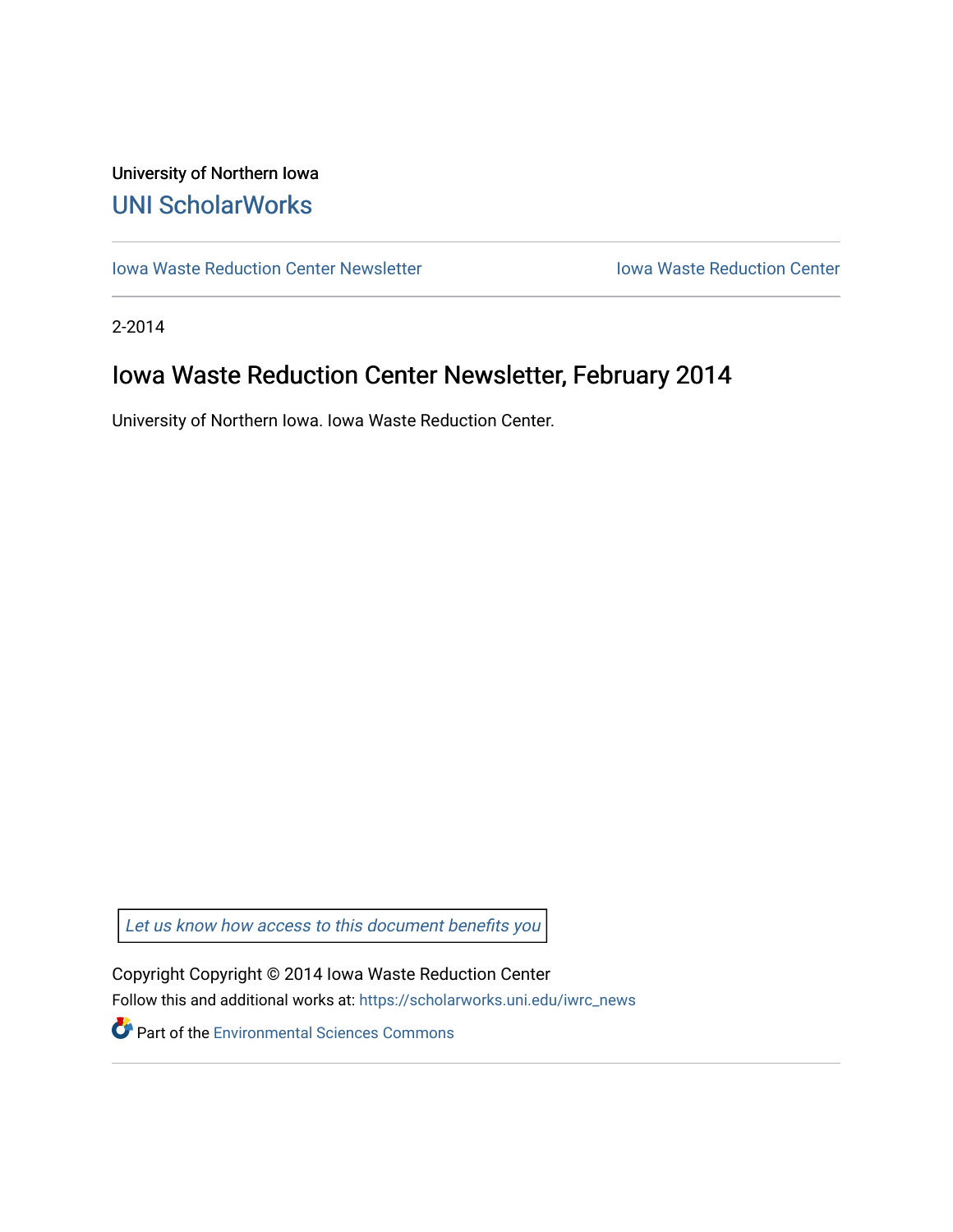#### **February 2014**



## **Advance Iowa - an Economic Gardening Program for Iowa Companies**

As one of the many programs of UNI's Business & Community Services (BCS) division, we have the opportunity to work alongside some very innovative and creative teams bringing new ideas and opportunities to Iowans in a manner like we have never seen. One of the newest BCS programs is Advance Iowa, a business growth program for small Iowa businesses.

Advance Iowa is an economic development program that focuses on the expansion of small and medium-sized businesses (10-99 employees) using an approach called Economic Gardening and is currently looking for new clients across the state.

Economic Gardening is a "grow your own" strategy for economic development and is a proven economic growth strategy that focuses on providing information and tools to grow existing businesses. To use this approach to meet the unique needs of Iowa, the Advance Iowa team consists of skilled researchers who mine sophisticated databases and use high-end tools related to search engine optimization, geographic information systems and social media marketing.

The Advance Iowa team then works directly with the business to gather customized actionable data and develop a plan to implement the strategies developed.

For more information, visit www.advanceiowa.com or contact Dan Beenken, program manager for Advance Iowa, at 319-273-4322 or [dan.beenken@uni.edu.](mailto:dan.beenken@uni.edu)

## **IWRC News**

#### **MSEIs Due May 15**

Inventories for facilities in the central portion of Iowa, as well as **all** portable plants, are required to get their Minor Source Emissions Inventory submitted by May 15. Visit [msei.iwrc.org](http://msei.iwrc.org/) for tools, resources and calculators to help complete the inventory!

## **Upcoming Webinar**

#### *Minor Source Emissions Inventory (MSEI) SPARS training webinars are scheduled for the following dates:*

Wednesday, February 26 (1:00 p.m. to 2:30 p.m. C.D.T.) [Click here to register.](https://www2.gotomeeting.com/register/923979618)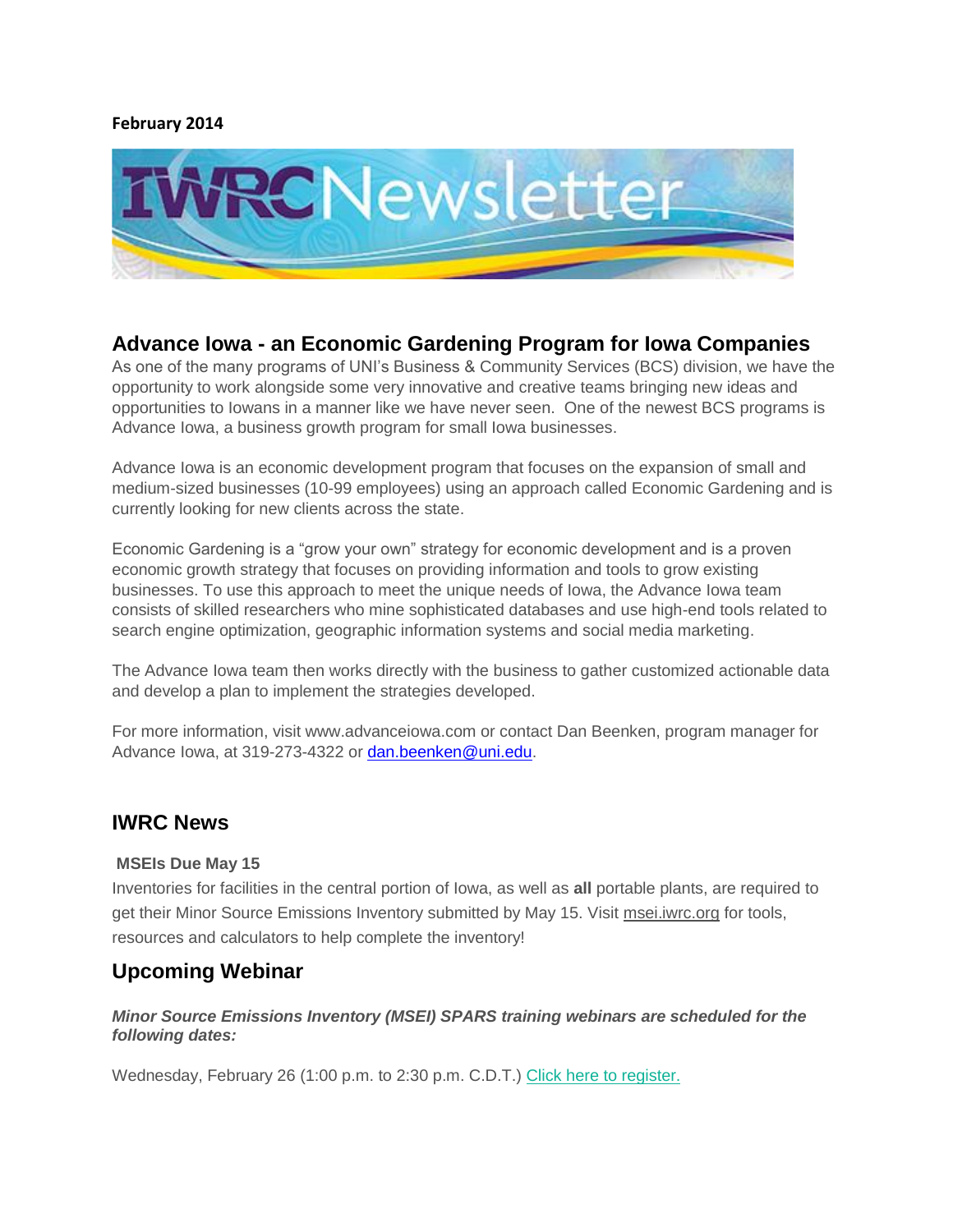• This session will include a general introduction to using and maintaining the site management portion of SPARS, the Minor Source Emissions Inventory requirement, available resources to complete the requirement, and a Q&A session.

Thursday, February 27 (9:00 a.m. to 11:00 a.m. C.D.T.) [Click here to register.](https://www2.gotomeeting.com/register/496475874)

• This session will include instructions on how to create and submit the Minor Source Emissions Inventory in SPARS, example calculations for common processes, available resources, common errors, and a Q&A session.

After registering, you will receive a confirmation e-mail containing information about joining the webinar. There is no registration fee, but long-distance telephone charges will apply if you choose to participate by phone. The system requirements for PC-based attendees are Windows® 8, 7, Vista, XP, or 2003 Server. Macintosh®-based attendees must have Mac OS® X 10.6 or newer. Mobile attendees must have iPhone®, iPad®, AndroidTM phone, or Android tablet. If you have questions, please contact Nick Page at [\(515\) 725-9544](tel:%28515%29%20725-9544) or Nick. Page@dnr.iowa.gov.

## **Iowa News**

*[Lawmakers praise Iowa water quality program](http://wcfcourier.com/news/local/govt-and-politics/lawmakers-praise-iowa-water-quality-program/article_8c469fd2-4722-526e-b71b-9066cc28d290.html) Source: The WCF Courier*

*[Iowa City recycling up 20 percent](http://www.dailyiowan.com/2014/01/22/Metro/36207.html?utm_source=hootsuite&utm_campaign=hootsuite) Source: The Daily Iowan*

## **National News**

*[EPA Partnerships Cut Greenhouse Gas Emissions and Save Businesses Money](http://yosemite.epa.gov/opa/admpress.nsf/bd4379a92ceceeac8525735900400c27/6461ac33885ecf3185257c7100686a20!OpenDocument) Source: US EPA*

*[State of Green Business: Food sustainability gets a seat at the table](http://www.greenbiz.com/blog/2014/02/06/10-csr-ideas-retool-design-and-construction-industry) Source: GreenBiz.com*